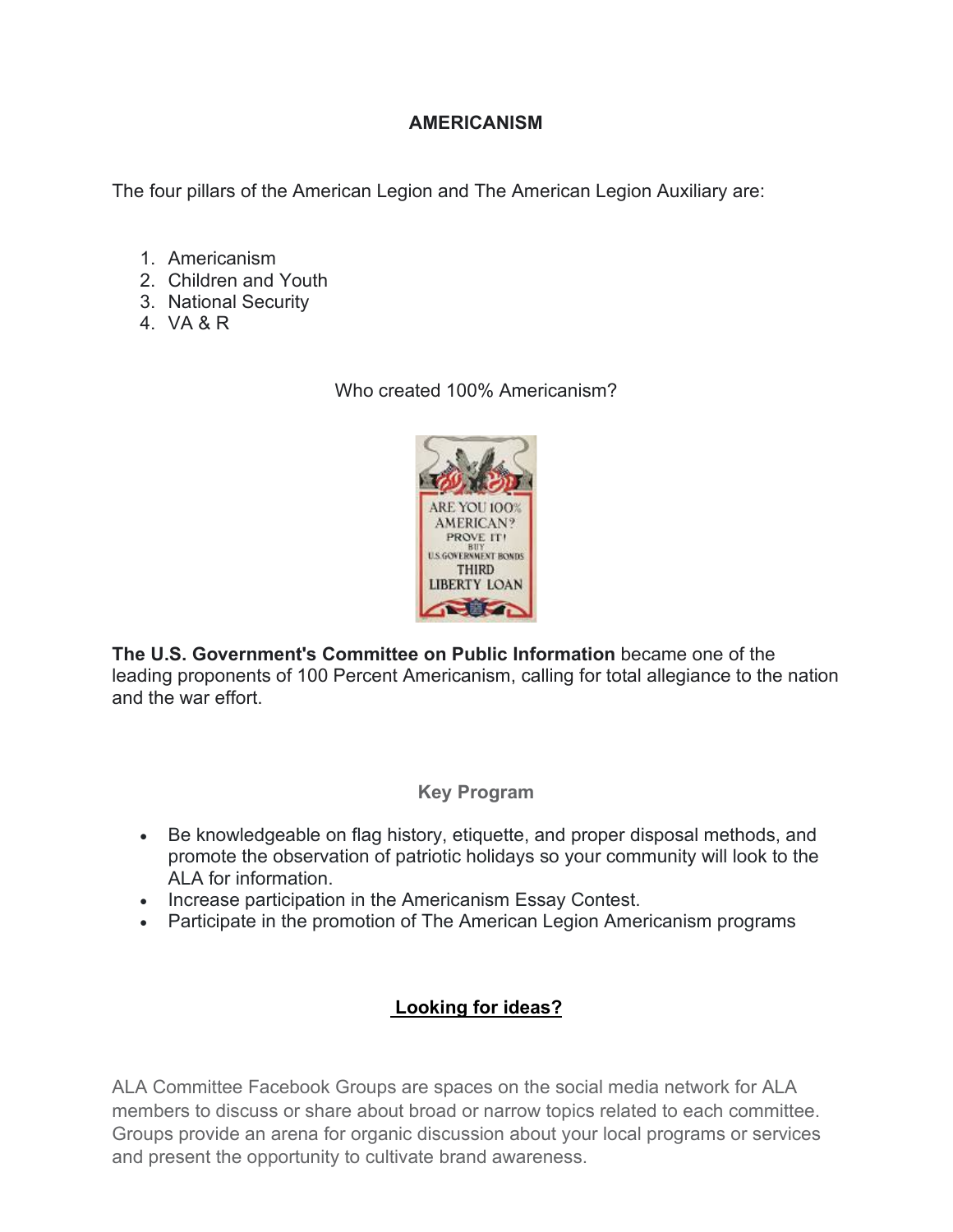The fundamental value of the American Legion Auxiliary is showing respect for our country and our nation's flag. This is a place to share activities and events, ask questions, obtain information, and promote the love of our country.

## <https://www.facebook.com/groups/818779828161560>

How to Promote Star Spangled Kids

**Committee:** Americanism

**Contact Information for Questions:** Americanism@ALAforVeterans.org

**Star Spangled Kids: Educate youth on the history of the United States from the aspect of patriotism, Americanism, and the U.S. Constitution.**

- In conjunction with local schools, create a Unit Citizenship Award for children and youth who have demonstrated the ideals of the U.S. Constitution.
- Team with the Education chairman to bring veterans or servicemembers into the classroom to talk about what their service means to defending the ideals of the Constitution.
- Share "Fascinating Facts about the U.S. Constitution" each month in the department or unit bulletin, in tweets, or in a newspaper editorial.
- List important constitutional dates by chronological order or by month. Encourage students to test their knowledge of the Constitution.
- Distribute patriotic coloring book pages for children in primary grades.
- Celebrate Constitution Day (also known as Citizenship Day) on September 17, the day set aside each year to commemorate the signing of the U.S. Constitution.
- Celebrate at September's Junior meeting with a cake or cupcakes.
- Let Juniors report on different sections of the Bill of Rights
- Print and distribute pocket copies of the U.S. Constitution for school children and/or Juniors.
- Put on a skit or musical about the Constitution and the signers.
- Hold a scavenger hunt in the post where children find information relating to the Constitution.
- Have members dress up as signers of the Constitution and describe the role of their character in the writing and signing of the Constitution.
- Encourage high school-aged students to use their knowledge of the U.S. Constitution by participating in The American Legion Oratorical Contest.

**Patriotism is not taught in schools like it was in the past**.

The ALA creates opportunities for all Americans to show respect and set positive examples of living as grateful, patriotic citizens. The Auxiliary provides learning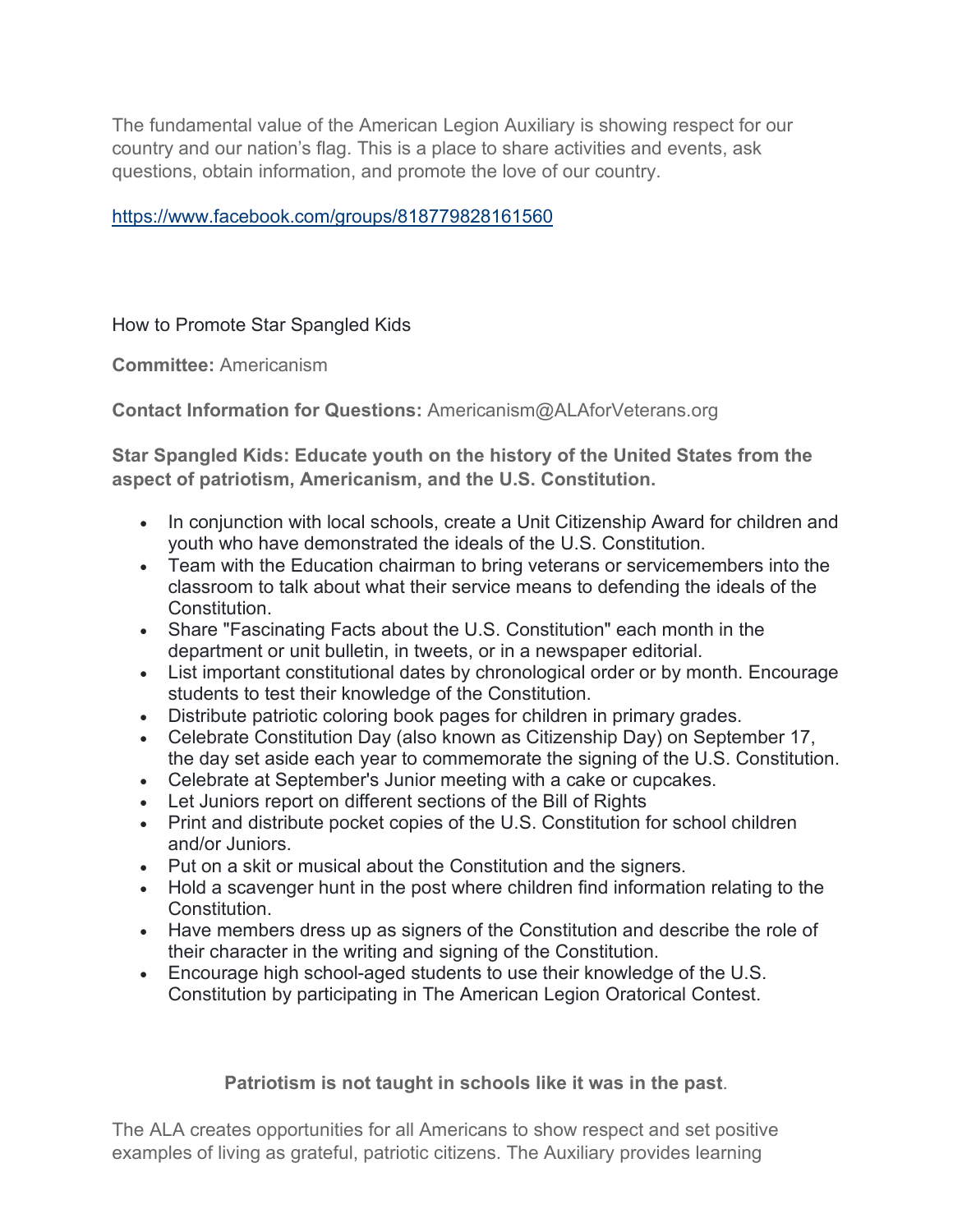opportunities and instructional resources for important things every good citizen should know, such as learning about the U.S. Constitution and flying the American flag on patriotic holidays

**There are many projects you can do**

Join The American Legion in conducting Memorial Day services in your area by leading in the Pledge of Allegiance or giving out small American flags to the attendees.

- Support the display of the American flag in your city or town by asking merchants to fly our flag. You may want to give a certificate of appreciation to those that participate.
- Place American flags in cemeteries to honor those who have served. Please check with the cemetery maintenance or management to get permission first.
- Put articles in the newspaper on flag etiquette, the history of our flag, or supporting the flag amendment in conjunction with Memorial Day. Our website, [www.ALAforVeterans.org,](http://www.alaforveterans.org/) offers a selection of news releases and letters to the editor on the "marketing and promotional materials" page.
- Window displays in businesses is another way to show Americanism. saw
- A flag retirement can also be a part of a Memorial Day event.
- American Legion baseball starts around Memorial Day and by supporting this Legion program, you are also supporting Americanism. There are many projects you can do within the baseball program.
- Some American Legion Auxiliary units distribute poppies on or around Memorial Day. Having small American flags on display along with flag etiquette brochures while you are distributing your poppies will create interest and questions
- Promote Flag etiquette and disposal (great flyer on ALA National web site or Emblem Sales)
- Support Girls State and Boys State
- Brochures on ALA National web site

I will be bringing the Americanism Year End Reports to Convention. Stop and look at it. There are some great ides to share.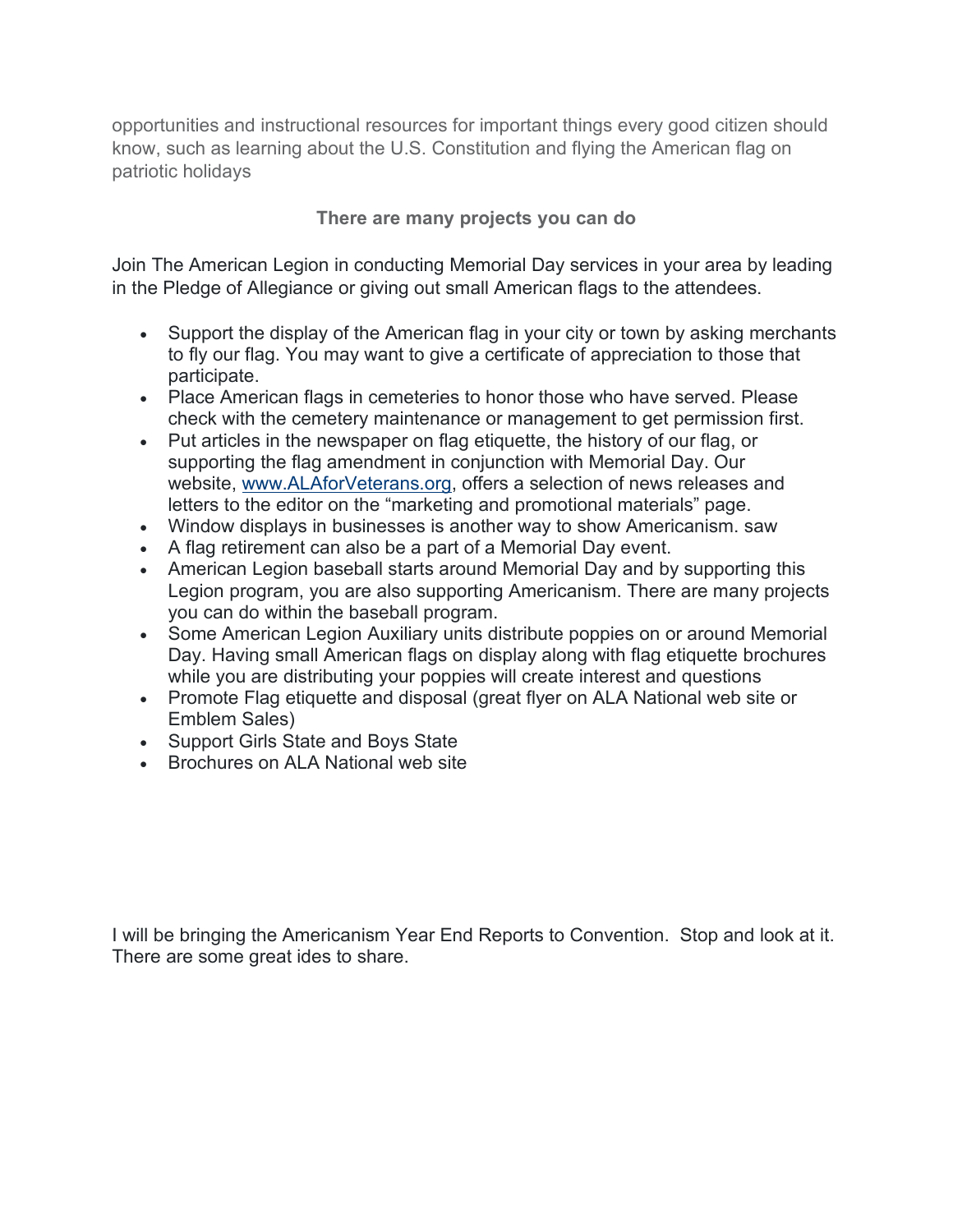## **Dates to remember**

**Feb. 3, 2022** – **Four Chaplains Day** – A day to remember the four U.S. Army chaplains who made the ultimate sacrifice when the USAT Dorchester sank during World War II.

**Feb. 19, 2022** – **Coast Guard Reserve Birthday**

**March 3, 2022** – **Navy Reserve Birthday**

**March 13, 2022 K-9 Veterans Day** – The date is the official birthday of the United States K9 Corps and a day to honor their service.

**March 25, 2022 Medal of Honor Day** – A holiday to honor the heroism and sacrifice of Medal of Honor recipients for the United States.

**March 29, 2022 – Vietnam Veterans Day** – A national holiday to recognize and honor Veterans who served in the military during the Vietnam War

**April 5, 2022 – Gold Star Spouses Day** – A day dedicated to those whose spouses gave their lives while serving in the U.S. military or as a result of service-connected injuries or illness.

**April 14, 2022 – Air Force Reserve Birthday**

**April 23, 2022 – Army Reserve Birthday**

**May 1, 2022 – Silver Star Banner Day –** Per Congressional resolution, it is an "Official Day to honor wounded, ill, and injured Veterans".

**May 6, 2022 – Military Spouse Appreciation Day** – This date recognizes the service and sacrifices of military spouses.

**May 13, 2022 – Children of Fallen Patriots Day** – A day to honor the children left behind by the brave men and women who gave their lives while defending our freedom.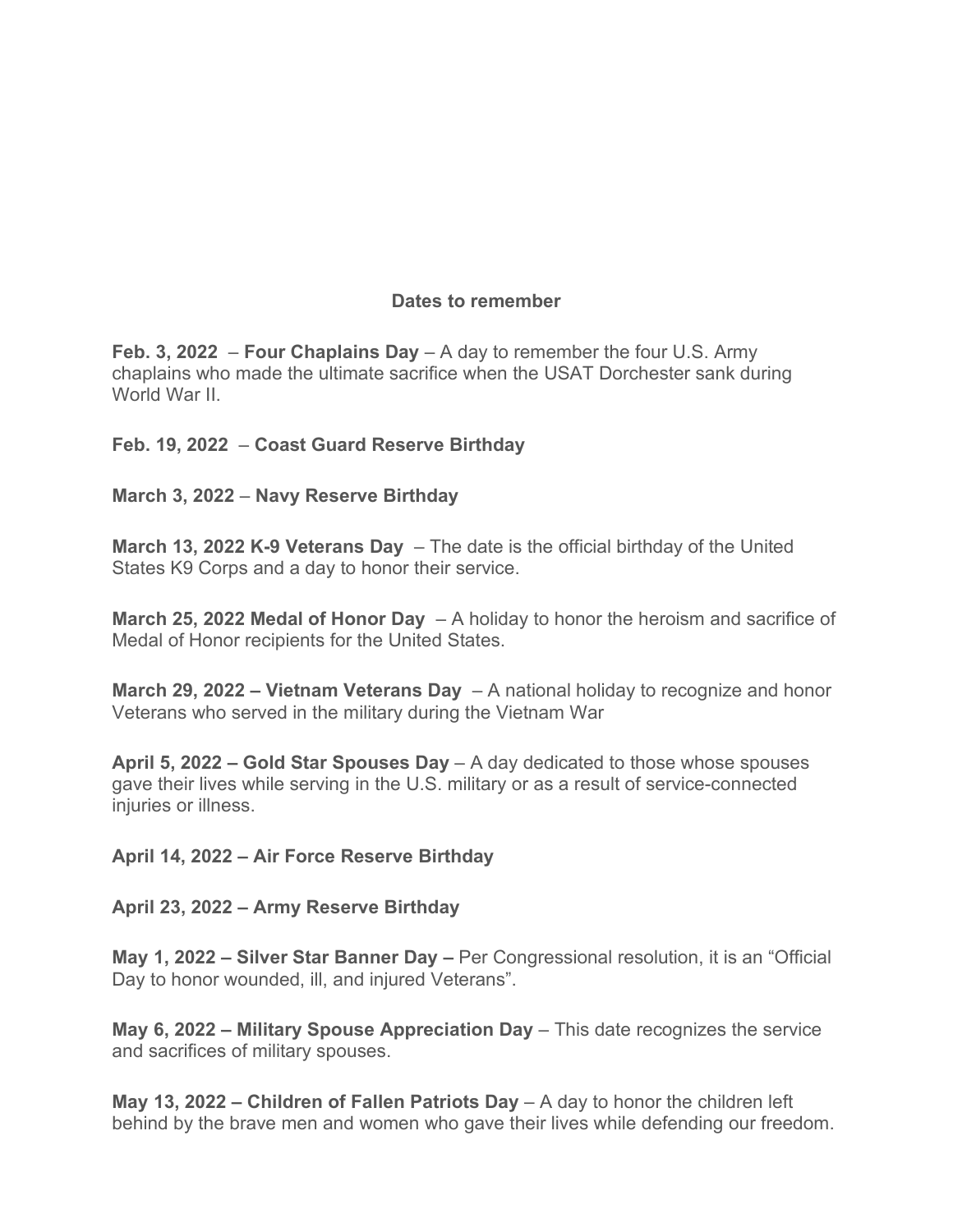**May 21, 2022 – Armed Forces Day** Observed on the third Saturday every May, this is a day dedicated to paying tribute to men and women currently serving in the U.S. Armed Forces.

**May 30, 2022 – Memorial Day** A solemn occasion to honor the men and women who died while serving in the military.

**June 6, 2022 – Anniversary of the World War II Allied invasion in Normandy, France, now known as D-Day.**

**June 14, 2022 – Flag Day** – A day to celebrate the adoption of the U.S. flag.

**June 14, 2022 – Army Birthday**

**June 23, 2022 – Coast Guard Auxiliary Birthday**

**June 27, 2022 – National PTSD Awareness Day** – A day to bring awareness about issues related to PTSD

**July 4, 2022 – Independence Day**

**July 27, 2022 – Korean War Veterans Armistice Day**

**Aug. 4, 2022 – Coast Guard Birthday**

**Aug. 7, 2022 – Purple Heart Day –** A time for Americans to pause to remember and honor the brave men and women who were either wounded on the battlefield or paid the ultimate sacrifice

**Aug. 29, 2022 – Marine Forces Reserve Birthday**

**Sept. 11, 2022 – Patriot Day –** An annual observance to remember and honor those who were injured or killed during the Sept. 11, 2001 terrorist attacks.

**Sept. 16, 2022 – POW/MIA Recognition Day**

**Sept. 18, 2022 – Air Force Birthday**

**Sept. 25, 2022 – Gold Star Mother's and Family's Day** – A day to honor the families of fallen Servicemembers.

**Oct. 13, 2022 – Navy Birthday**